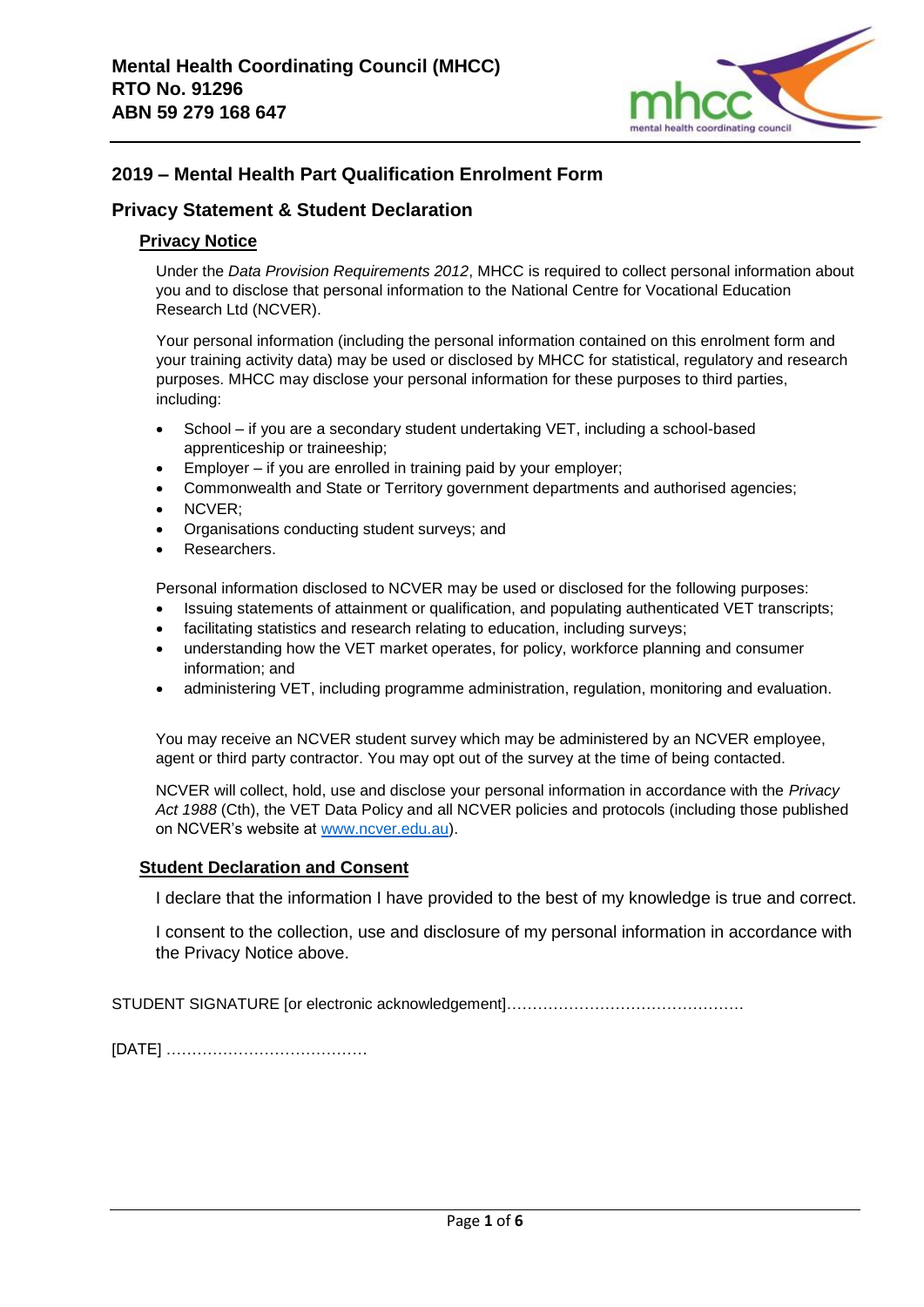

This training is subsidised by the NSW Government. For up to date information about Smart and Skilled please see [https://smartandskilled.nsw.gov.au](https://smartandskilled.nsw.gov.au/) or call 1300 772 104.

### **You must be able to tick all the following to be eligible:**

- □ I am Australian citizen or permanent resident or humanitarian visa holder or New Zealand citizen; and
- $\Box$  I am aged 15 years or older; and
- $\Box$  I live or work in NSW; and
- $\Box$  I am no longer at secondary school

### **1. Enter your Unique Student Identifier**



### **2. Which qualification are you enrolling in?**

Targeted Priorities - Mental Health Part Qualification ✓

## **Training days**

| 20 May 2019        | HLTWHS006 Manage personal stressors in the work environment     |
|--------------------|-----------------------------------------------------------------|
| 21 May 2019:       | CHCCCS003 Increase the safety of individuals at risk of suicide |
| $3 - 4$ June 2019: | CHCMHS007 Work effectively in trauma informed care              |

### **3. Gender and Title** (Tick ONE box for gender and tick ONE box for title)

| Male   | Mr          | <b>Mrs</b> |  |
|--------|-------------|------------|--|
| Female | <b>Miss</b> | Dr         |  |
| Misc   | Ms          | Rev        |  |

### **4. Full name \***

Family name (surname)

Given names

\*Please ensure that the name written above is exactly the same as written in the document you provide as Certified ID.

### **5. Date of Birth** \_\_\_/\_\_\_/\_\_\_\_\_\_

(DD/MM/YYYY)

### **6. Contact details**

Mobile phone

Work Phone

Home Phone

Email address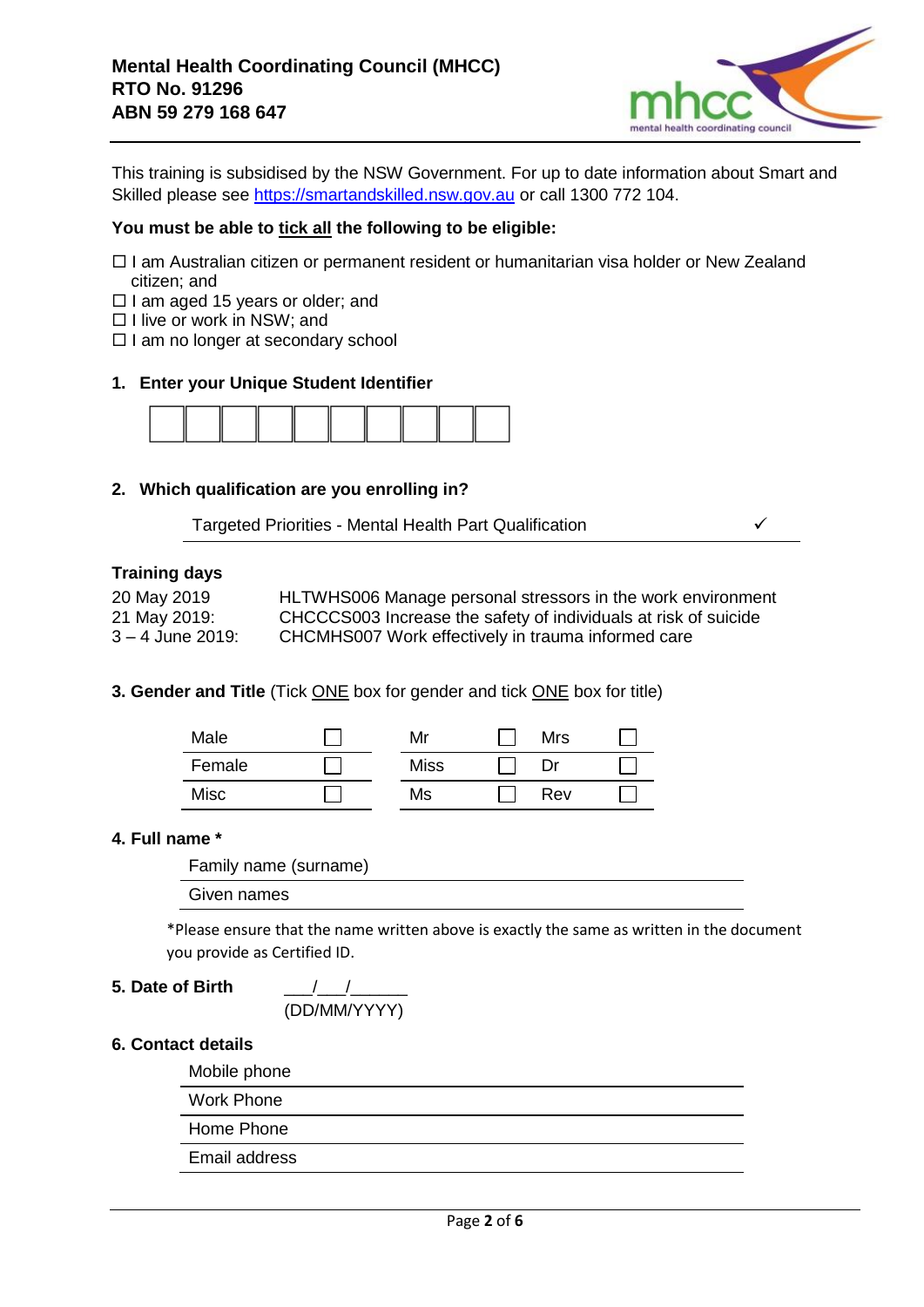

## **7. What is the address of your usual residence?**

Please provide the physical address (street number and name **not** post office box)

| Building/property name |  |
|------------------------|--|
|------------------------|--|

Flat/unit details

Street or lot number (e.g. 205 or Lot 118)

Street name

Suburb, locality or town

State/territory

Postcode

### **8. What is your citizenship status?**

| Australian citizen | New Zealand citizen      |  |
|--------------------|--------------------------|--|
| Permanent resident | Humanitarian visa holder |  |

## **9. Do you speak a language other than English at home?**

| No, English only            |  |
|-----------------------------|--|
| Yes, other – please specify |  |

### **10. How well do you speak English** (Skip if you answered No to question 9)

| Very Well | Not Well   |  |
|-----------|------------|--|
| Well      | Not at all |  |

### **11. Are you of Aboriginal or Torres Strait Islander origin?**

| N٥                          |  |
|-----------------------------|--|
| Yes, Aboriginal             |  |
| Yes, Torres Strait Islander |  |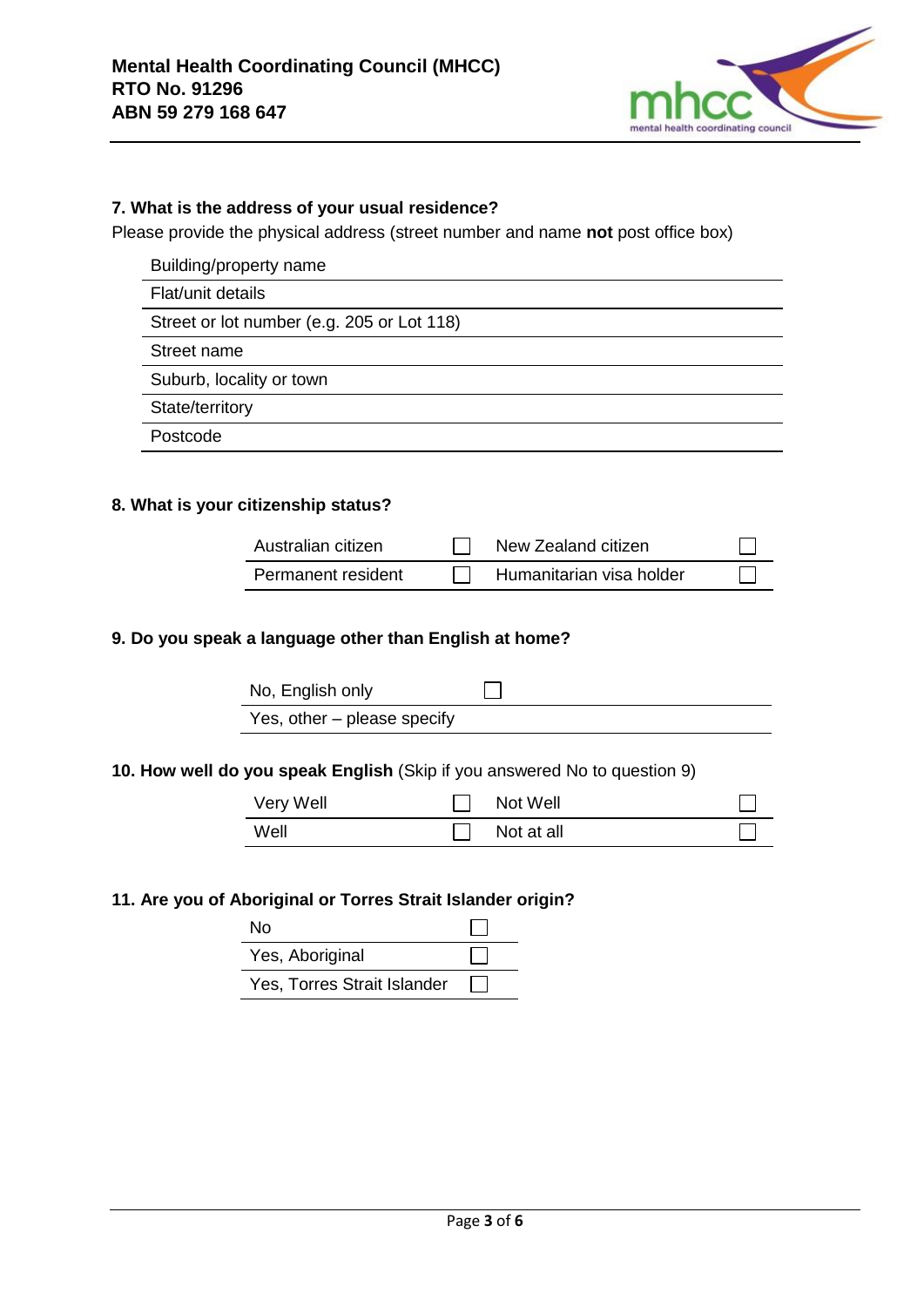

## **12 a). Do you consider yourself to have a disability, impairment or long-term condition?**



**b) If you indicated the presence of a disability, impairment or long-term condition, please select the area(s) in the following list:** (You may indicate more than one area) Please refer to the Disability supplement for an explanation of the following disabilities.

| Hearing/deaf              |  |
|---------------------------|--|
| Physical                  |  |
| Intellectual              |  |
| Learning                  |  |
| Mental illness            |  |
| Acquired brain impairment |  |
| Vision                    |  |
| Medical condition         |  |
| )ther                     |  |

## **Previous qualifications achieved**

**13 a) Have you SUCCESSFULLY completed any of the qualifications listed in question 6b?**

Yes  $\Box$  Y No **No − go to question 7a** 

## **b) If YES, tick ANY applicable boxes.**

| Bachelor degree or higher degree                                                        |  |
|-----------------------------------------------------------------------------------------|--|
| Advanced diploma or associate degree                                                    |  |
| Diploma (or associate diploma)                                                          |  |
| Certificate IV (or advanced certificate/technician)                                     |  |
| Certificate III (or trade certificate)                                                  |  |
| Certificate II                                                                          |  |
| Certificate I                                                                           |  |
| Other education (including certificates or<br>overseas qualifications not listed above) |  |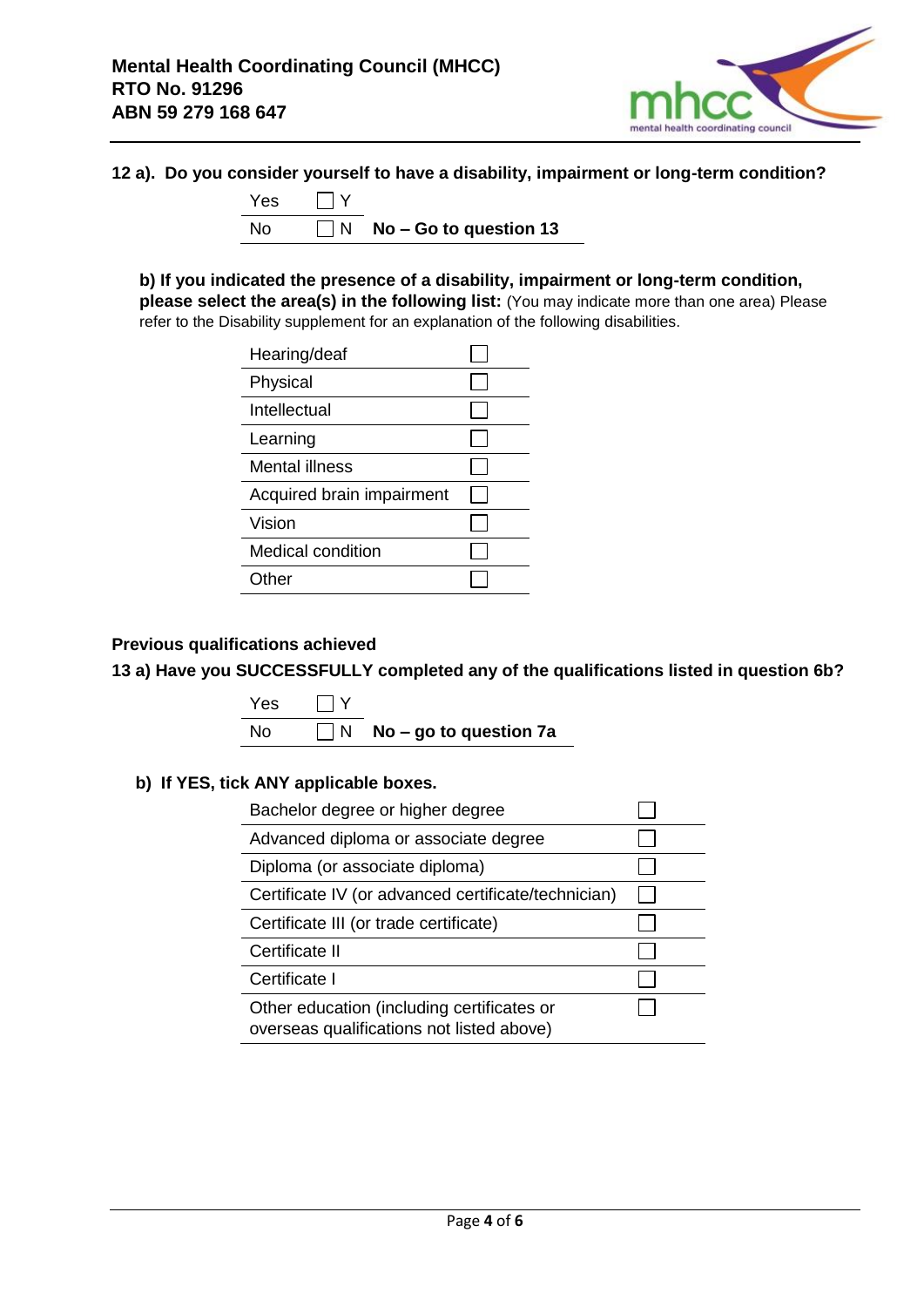

## **14. a) Who is your employer?** (Leave blank if currently unemployed)

| Organisation name     |
|-----------------------|
| <b>Position title</b> |
| Length in Role        |
|                       |

### **b) Of the following categories, which BEST describes your current employment status?**  (Tick ONE box only)

For casual, seasonal, contract and shift work, use the current number of hours worked per week to determine whether full time (35 hours or more per week) or part-time employed (less than 35 hours per week).

|                                               | <b>Hours Per Week</b> |
|-----------------------------------------------|-----------------------|
| Full-time employee                            |                       |
| Part-time employee                            |                       |
| Self employed – not employing others          |                       |
| Self employed - employing others              |                       |
| Employed – unpaid worker in a family business |                       |
| Unemployed – seeking full-time work           |                       |
| Unemployed – seeking part-time work           |                       |
| Not employed – not seeking employment         |                       |

**15. When completed please attach your certified ID and other applicable documentary evidence** then email to [training@mhcc.org.au](mailto:training@mhcc.org.au) or post to PO Box 668 Rozelle, 2039 For further information phone 02 9555 8388 ext. 106.

It is a requirement that all applicants provide a certified copy of photo identification such as driver licence or passport. Copied documents may be certified by a person who is authorised as a witness for statutory declarations which includes: JPs, pharmacists, doctors, nurses, optometrists, police officers, Australia Post officer, teachers. For a full list go to:

http://www.ag.gov.au/Publications/Pages/Statutorydeclarationsignatorylist.aspx